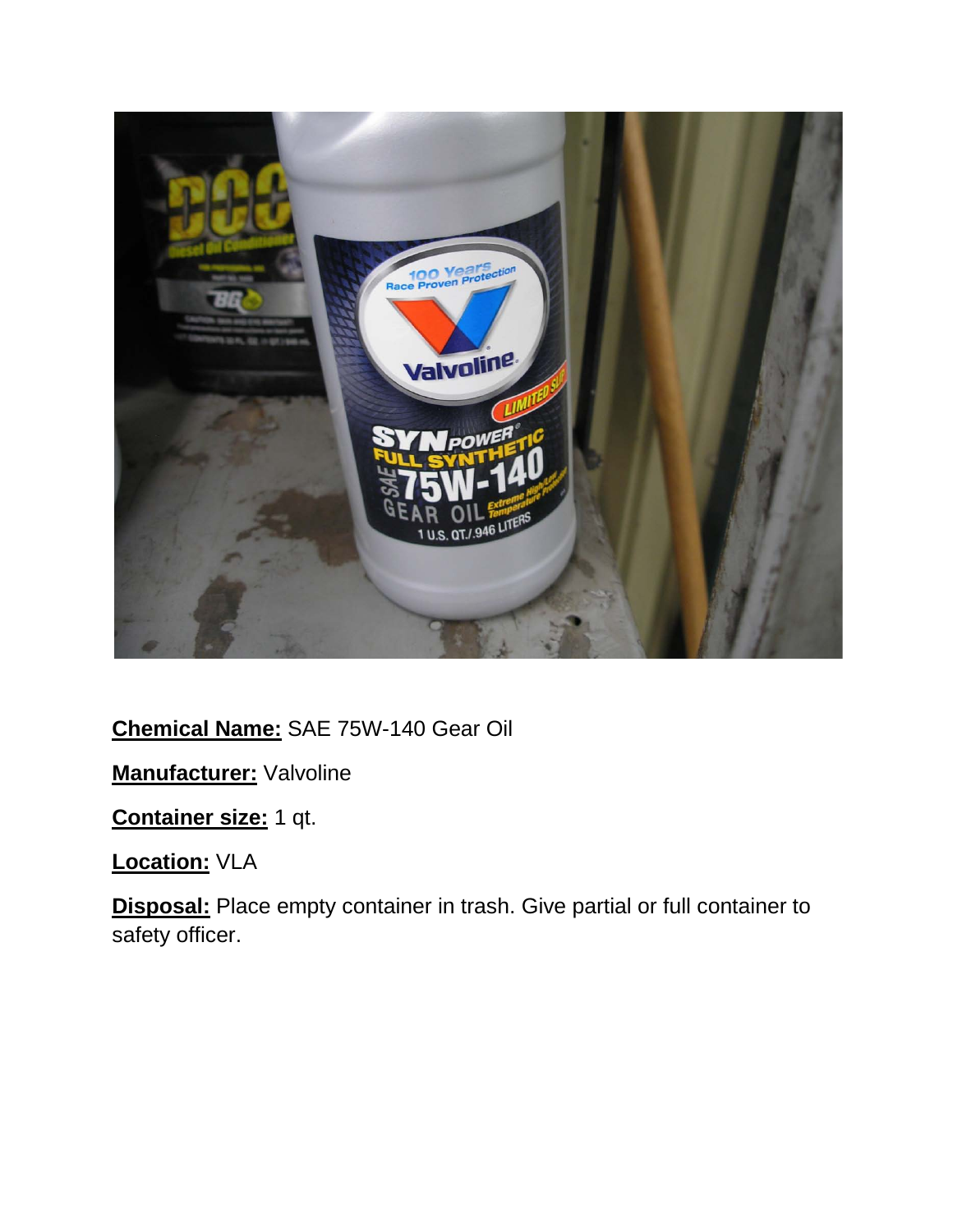

Print Date: 5/23/2012 MSDS Number: R0388288 Version: 2.0

Synpower™ 75W140 GEAR OIL 3634

# **1. IDENTIFICATION OF THE SUBSTANCE/MIXTURE AND OF THE COMPANY/UNDERTAKING**

| Ashland<br>P.O. Box 2219<br>Columbus, OH 43216 | <b>Regulatory Information Number</b><br>Telephone<br>Emergency telephone number | 1-800-325-3751<br>614-790-3333<br>1-800-ASHLAND (1-800-274-<br>5263) |
|------------------------------------------------|---------------------------------------------------------------------------------|----------------------------------------------------------------------|
| Product name                                   | $Synpower^{TM}$ 75W140 GEAR OIL                                                 |                                                                      |
| Product code                                   | 3634                                                                            |                                                                      |

# **2. HAZARDS IDENTIFICATION**

#### **Emergency Overview**

Appearance:liquid, amber

### WARNING! MAY CAUSE ALLERGIC SKIN REACTION. PROLONGED OR REPEATED CONTACT MAY DRY THE SKIN AND CAUSE IRRITATION AND BURNS.

### **Potential Health Effects**

#### **Exposure routes**

Inhalation, Skin absorption, Skin contact, Eye Contact, Ingestion

#### **Eye contact**

Unlikely to cause eye irritation or injury.

### **Skin contact**

May cause mild skin irritation. Symptoms may include redness and burning of skin. May cause allergic skin reaction. Prolonged or repeated contact may dry the skin. Symptoms may include redness, burning, and drying and cracking of skin, skin burns, and other skin damage.

#### **Ingestion**

Page 1 / 12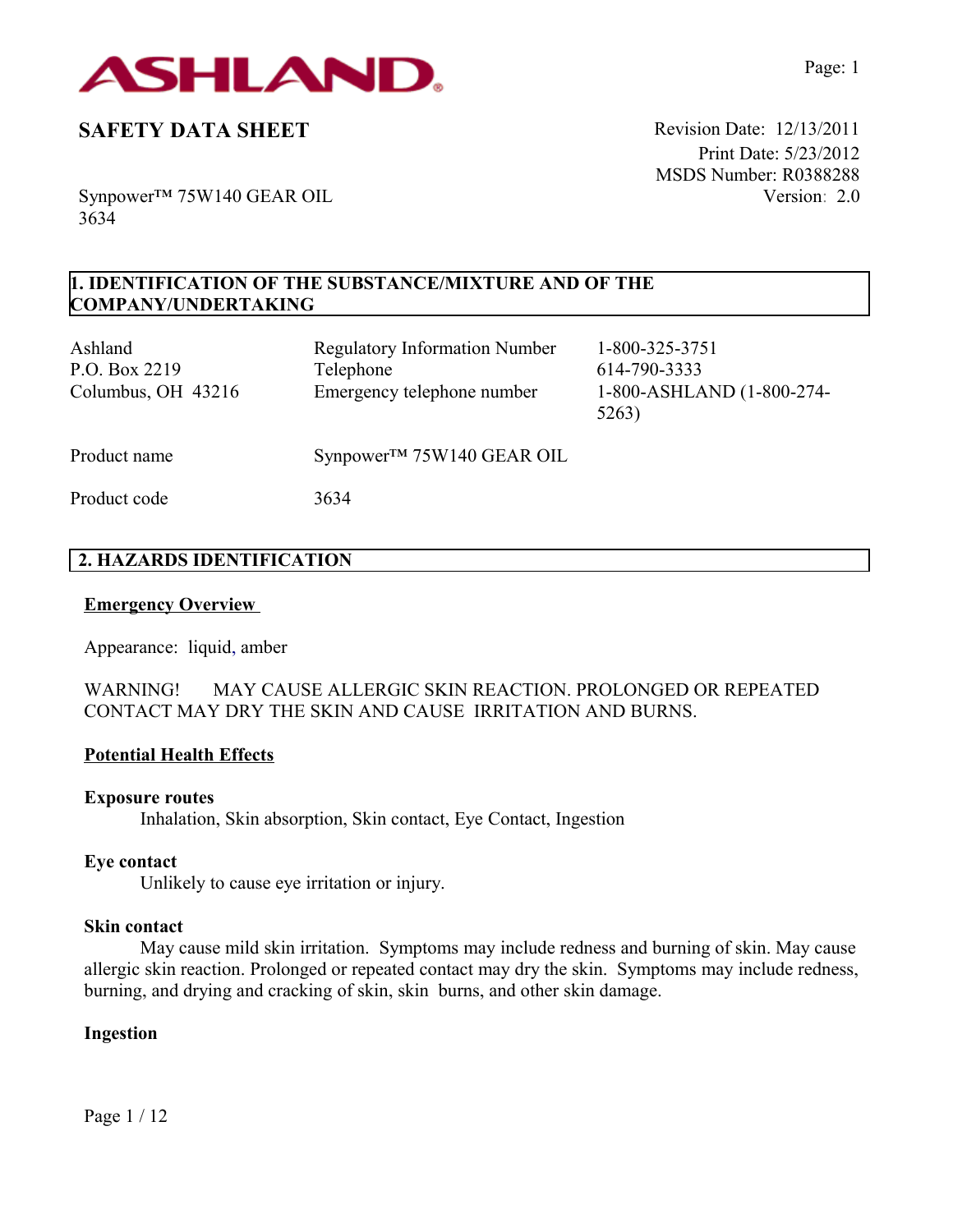

Print Date: 5/23/2012 MSDS Number: R0388288 Version: 2.0

Synpower™ 75W140 GEAR OIL 3634

Swallowing small amounts of this material during normal handling is not likely to cause harmful effects. Swallowing large amounts may be harmful. This material can get into the lungs during swallowing or vomiting. This results in lung inflammation and other lung injury.

#### **Inhalation**

It is possible to breathe this material under certain conditions of handling and use (for example, during heating, spraying, or stirring). Breathing small amounts of this material during normal handling is not likely to cause harmful effects. Breathing large amounts may be harmful. Symptoms are not expected at air concentrations below the recommended exposure limits, if applicable (see Section 8.).

#### **Aggravated Medical Condition**

Preexisting disorders of the following organs (or organ systems) may be aggravated by exposure to this material:, Skin, lung (for example, asthma-like conditions)

#### **Symptoms**

Signs and symptoms of exposure to this material through breathing, swallowing, and/or passage of the material through the skin may include:, stomach or intestinal upset (nausea, vomiting, diarrhea), irritation (nose, throat, airways)

#### **Target Organs**

Chronic feeding studies with white oils (greater than 0.5% in the diet) have resulted in increased organ weights (liver, kidney, spleen), and in microscopic areas of oil accumulation in the liver and the lymph nodes of the gut in experimental animals. These changes have occasionally been associated with cell damage. In humans, cell damage resulting from accumulation of these oil droplets has only occurred following prolonged ingestion of mineral oil. These effects are not expected to occur as a result of occupational exposure to white oils.

#### **Carcinogenicity**

This material is not listed as a carcinogen by the International Agency for Research on Cancer (IARC), the National Toxicology Program (NTP), or the Occupational Safety and Health Administration (OSHA). White mineral oil was not carcinogenic in laboratory animals by any route of exposure other than by injection into the abdomen. Results of abdominal injection are not relevant to possible human exposure to this material.

#### **Reproductive hazard**

There are no data available for assessing risk to the fetus from maternal exposure to this material.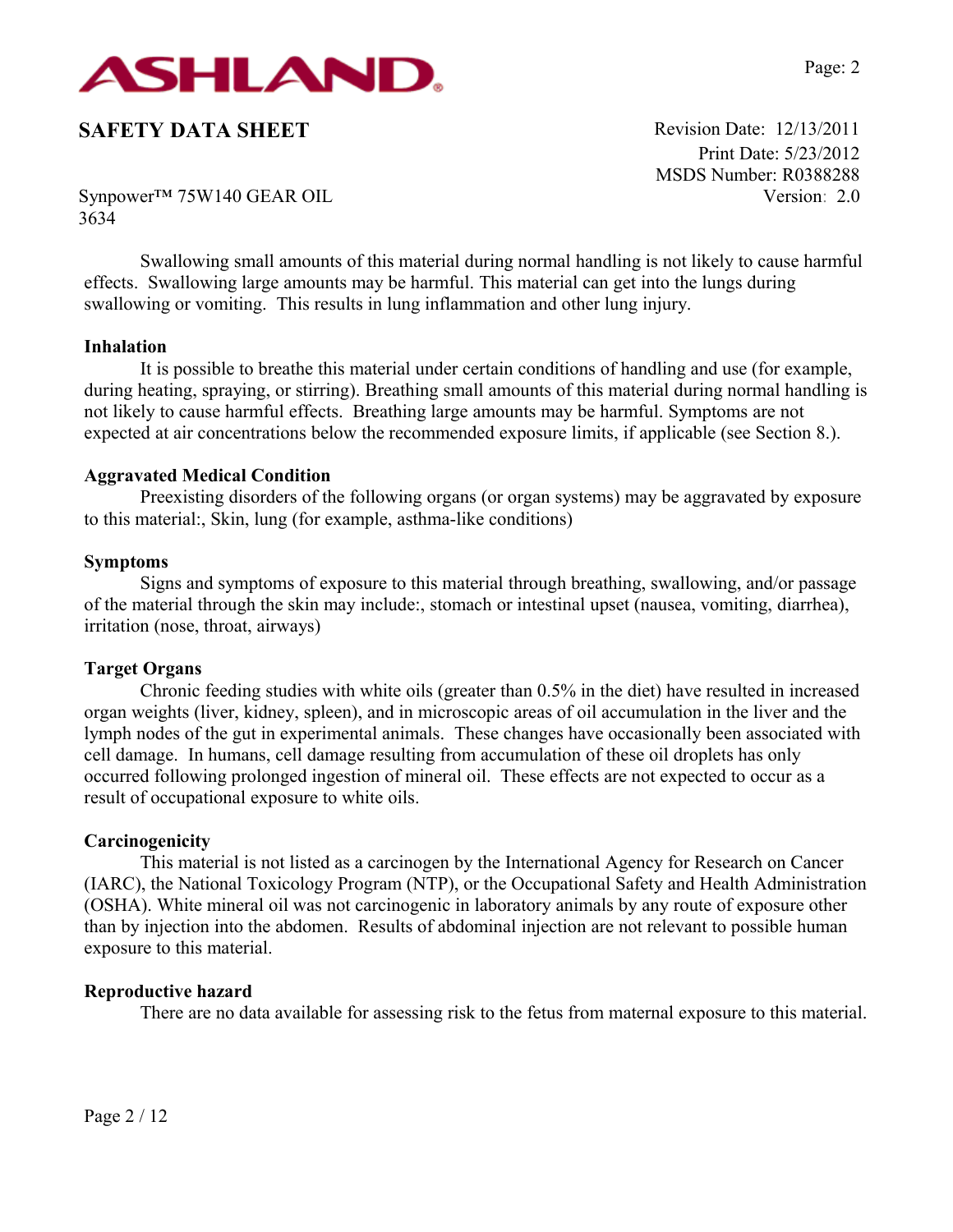

Print Date: 5/23/2012 MSDS Number: R0388288 Version: 2.0

Synpower™ 75W140 GEAR OIL 3634

## **3. COMPOSITION/INFORMATION ON INGREDIENTS**

| <b>Hazardous Components</b>         | CAS-No. / Trade Secret No. | <b>Concentration</b> |
|-------------------------------------|----------------------------|----------------------|
| HYDROTREATED LIGHT PARAFFINIC       | 64742-55-8                 | $\geq$ 30- $\lt$ 40% |
| <b>DISTILLATE</b>                   |                            |                      |
| WHITE MINERAL OIL                   | 8042-47-5                  | $>=1.5 - 5\%$        |
| ALKYLAMINE SALT OF ALKYL PHOSPHORIC |                            | $>=1.5 - 5\%$        |
| <b>ACID</b>                         |                            |                      |
| Phosphoric acid esters, amine salt  | 91745-46-9                 | $>=1.5 -5.5\%$       |

### **4. FIRST AID MEASURES**

#### **Eyes**

If symptoms develop, move individual away from exposure and into fresh air. Flush eyes gently with water while holding eyelids apart. If symptoms persist or there is any visual difficulty, seek medical attention.

#### **Skin**

Remove contaminated clothing. Wash exposed area with soap and water. If symptoms persist, seek medical attention. Launder clothing before reuse.

#### **Ingestion**

Seek medical attention. If individual is drowsy or unconscious, do not give anything by mouth; place individual on the left side with the head down. Contact a physician, medical facility, or poison control center for advice about whether to induce vomiting. If possible, do not leave individual unattended.

#### **Inhalation**

If symptoms develop, move individual away from exposure and into fresh air. If symptoms persist, seek medical attention. If breathing is difficult, administer oxygen. Keep person warm and quiet; seek immediate medical attention.

#### **Notes to physician**

**Hazards:** Acute aspiration of large amounts of oil-laden material may produce a serious aspiration pneumonia. Patients who aspirate these oils should be followed for the development of longterm sequelae. Repeated aspiration of small quantities of mineral oil can produce chronic inflammation of the lungs (i.e. lipoid pneumonia) that may progress to pulmonary fibrosis. Symptoms are often subtle

Page 3 / 12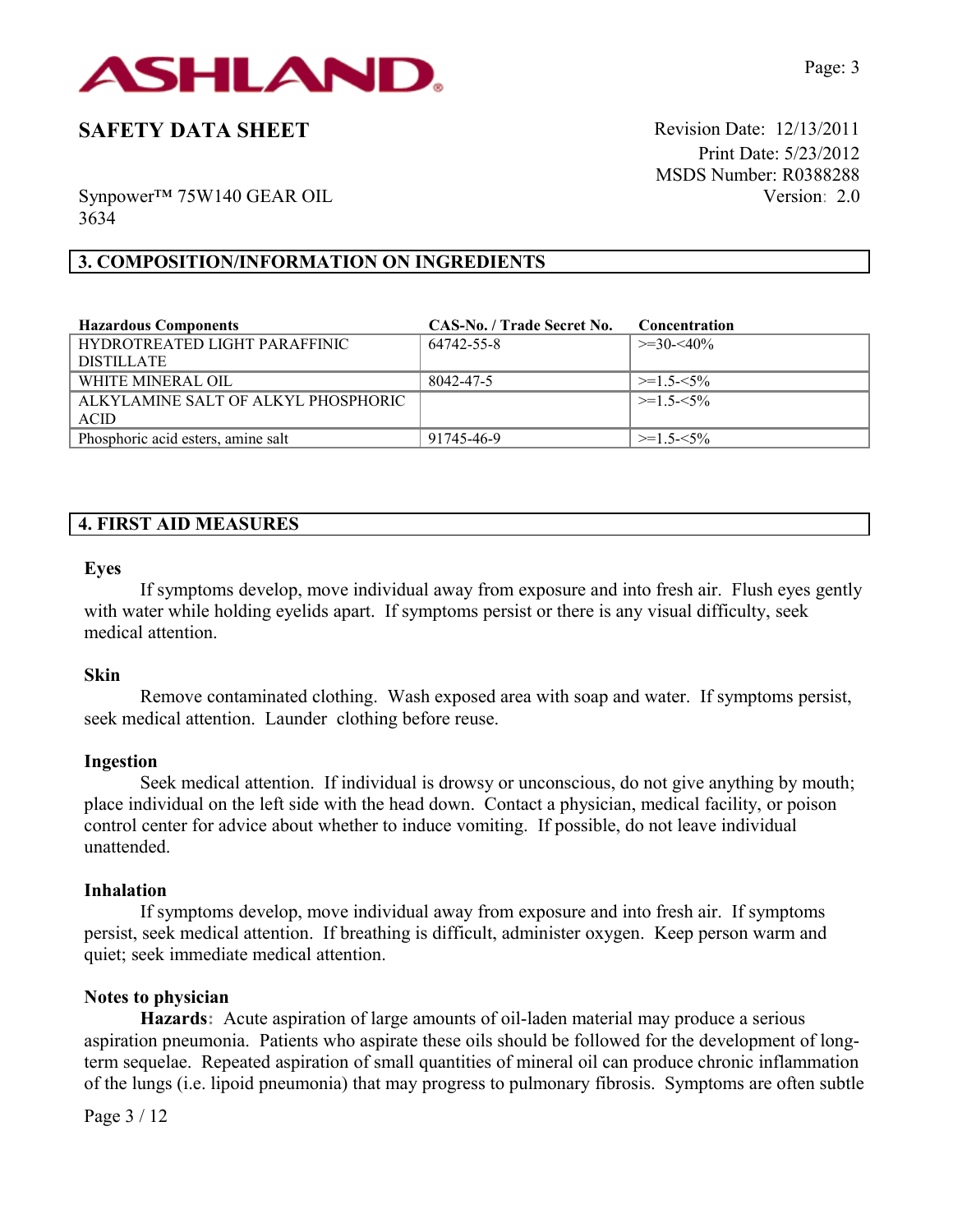

Print Date: 5/23/2012 MSDS Number: R0388288 Version: 2.0

Synpower™ 75W140 GEAR OIL 3634

and radiological changes appear worse than clinical abnormalities. Occasionally, persistent cough, irritation of the upper respiratory tract, shortness of breath with exertion, fever, and bloody sputum occur. Inhalation exposure to oil mists below current workplace exposure limits is unlikely to cause pulmonary abnormalities.

**Treatment:** No information available.

# **5. FIREFIGHTING MEASURES**

### **Suitable extinguishing media**

Dry chemical, Carbon dioxide (CO2), Water spray

#### **Hazardous combustion products**

carbon dioxide and carbon monoxide, Hydrocarbons, Hydrogen chloride gas, nitrogen oxides (NOx), Oxides of phosphorus

#### **Precautions for fire-fighting**

Wear full firefighting turn-out gear (full Bunker gear), and respiratory protection (SCBA). DO NOT direct a solid stream of water or foam into hot, burning pools of liquid since this may cause frothing and increase fire intensity. Frothing can be violent and possibly endanger any firefighter standing too close to the burning liquid. Use water spray to cool fire exposed containers and structures until fire is out if it can be done with minimal risk. Avoid spreading burning material with water used for cooling purposes.

#### **NFPA Flammable and Combustible Liquids Classification**

Combustible Liquid Class IIIB

## **6. ACCIDENTAL RELEASE MEASURES**

#### **Personal precautions**

For personal protection see section 8.Persons not wearing protective equipment should be excluded from area of spill until clean-up has been completed.

#### **Environmental precautions**

Prevent spreading over a wide area (e.g. by containment or oil barriers). Do not let product enter drains. Do not flush into surface water or sanitary sewer system.

#### **Methods for cleaning up**

Page 4 / 12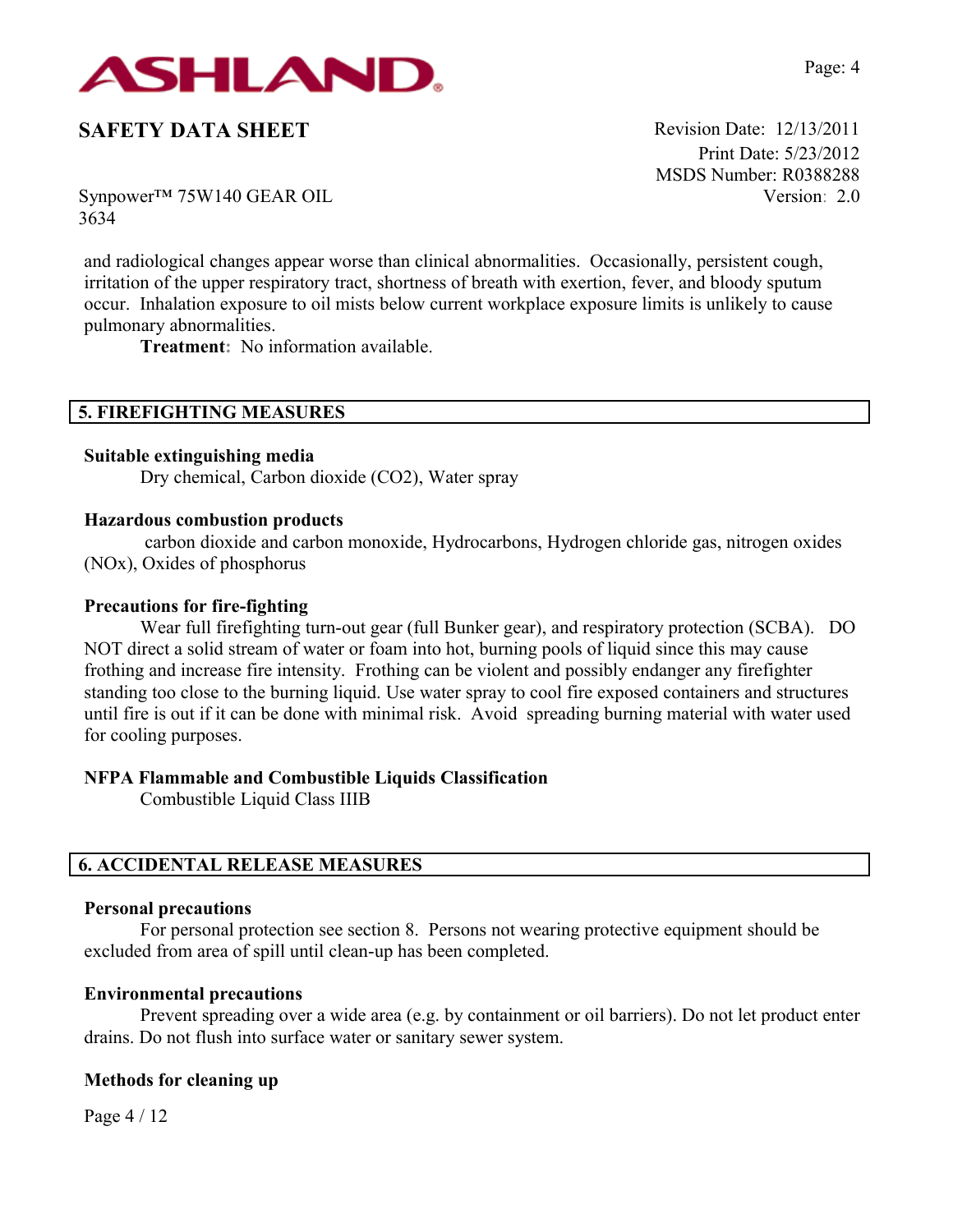

Print Date: 5/23/2012 MSDS Number: R0388288 Version: 2.0

Synpower™ 75W140 GEAR OIL 3634

Keep in suitable, closed containers for disposal. Soak up with inert absorbent material (e.g. sand, silica gel, acid binder, universal binder, sawdust).

#### **Other information**

Comply with all applicable federal, state, and local regulations.

## **7. HANDLING AND STORAGE**

#### **Handling**

Containers of this material may be hazardous when emptied. Since emptied containers retain product residues (vapor, liquid, and/or solid), all hazard precautions given in the data sheet must be observed.

#### **Storage**

Store in a cool, dry, ventilated area.

# **8. EXPOSURE CONTROLS/PERSONAL PROTECTION**

#### **Exposure Guidelines**

| <b>HYDROTREATED LIGHT PARAFFINIC</b><br><b>DISTILLATE</b> |                                      | 64742-55-8        |                     |
|-----------------------------------------------------------|--------------------------------------|-------------------|---------------------|
| <b>NIOSH</b>                                              | Recommended exposure<br>limit (REL): | $5 \text{ mg/m}$  | Mist.               |
| <b>NIOSH</b>                                              | Short term exposure limit            | $10 \text{ mg/m}$ | Mist.               |
| <b>OSHA Z1</b>                                            | Permissible exposure limit           | $5 \text{ mg/m}$  | Mist.               |
| <b>ACGIH</b>                                              | time weighted average                | $5 \text{ mg/m}$  | Inhalable fraction. |
| WHITE MINERAL OIL                                         |                                      | 8042-47-5         |                     |
| <b>NIOSH</b>                                              | Recommended exposure<br>limit (REL): | $5 \text{ mg/m}$  | Mist.               |
| <b>NIOSH</b>                                              | Short term exposure limit            | $10 \text{ mg/m}$ | Mist.               |
| <b>OSHA Z1</b>                                            | Permissible exposure limit           | $5 \text{ mg/m}$  | Mist.               |
| <b>ACGIH</b>                                              | time weighted average                | $5 \text{ mg/m}$  | Inhalable fraction. |

## **General advice**

These recommendations provide general guidance for handling this product. Personal protective equipment should be selected for individual applications and should consider factors which affect exposure potential, such as handling practices, chemical concentrations and ventilation. It is ultimately the responsibility of the employer to follow regulatory guidelines established by local authorities.

Page 5 / 12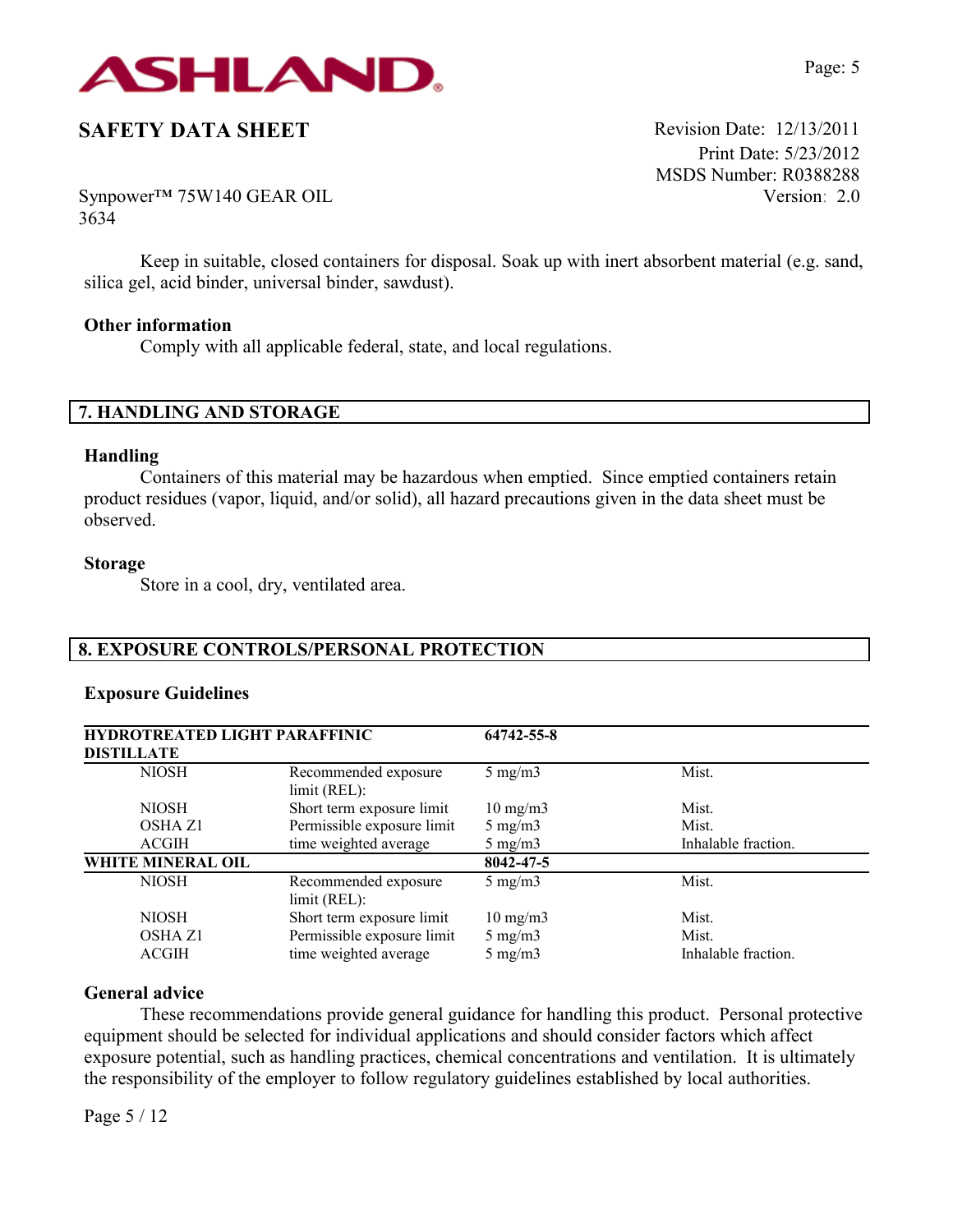

Print Date: 5/23/2012 MSDS Number: R0388288 Version: 2.0

Synpower™ 75W140 GEAR OIL 3634

#### **Exposure controls**

Provide sufficient mechanical (general and/or local exhaust) ventilation to maintain exposure below exposure guidelines (if applicable) or below levels that cause known, suspected or apparent adverse effects.

### **Eye protection**

Not required under normal conditions of use. Wear splash-proof safety goggles if material could be misted or splashed into eyes.

### **Skin and body protection**

Wear normal work clothing including long pants, long-sleeved shirts and foot covering to prevent direct contact of the product with the skin. Launder clothing before reuse. If skin irritation develops, contact your facility health and safety professional or your local safety equipment supplier to determine the proper personal protective equipment for your use.

Wear resistant gloves (consult your safety equipment supplier).

Discard gloves that show tears, pinholes, or signs of wear.

#### **Respiratory protection**

A NIOSH-approved air-purifying respirator with an appropriate cartridge and/or filter may be permissible under certain circumstances where airborne concentrations are expected to exceed exposure limits (if applicable) or if overexposure has otherwise been determined. Protection provided by airpurifying respirators is limited. Use a positive pressure, air-supplied respirator if there is any potential for uncontrolled release, exposure levels are not known or any other circumstances where an airpurifying respirator may not provide adequate protection.

### **9. PHYSICAL AND CHEMICAL PROPERTIES**

| <b>Physical state</b>              | liquid                                          |  |
|------------------------------------|-------------------------------------------------|--|
| Colour                             | amber                                           |  |
| Odour                              | mild                                            |  |
| <b>Boiling point/boiling range</b> | 626 °F / 330 °C @ 1,013.33 hPa Calculated Phase |  |
|                                    | Transition Liquid/Gas                           |  |
|                                    |                                                 |  |
| <b>Flash point</b>                 | $>$ 390 °F $/$ > 199 °C Cleveland open cup      |  |
| <b>Evaporation rate</b>            | $(\le)1$ Ethyl Ether                            |  |

Page 6 / 12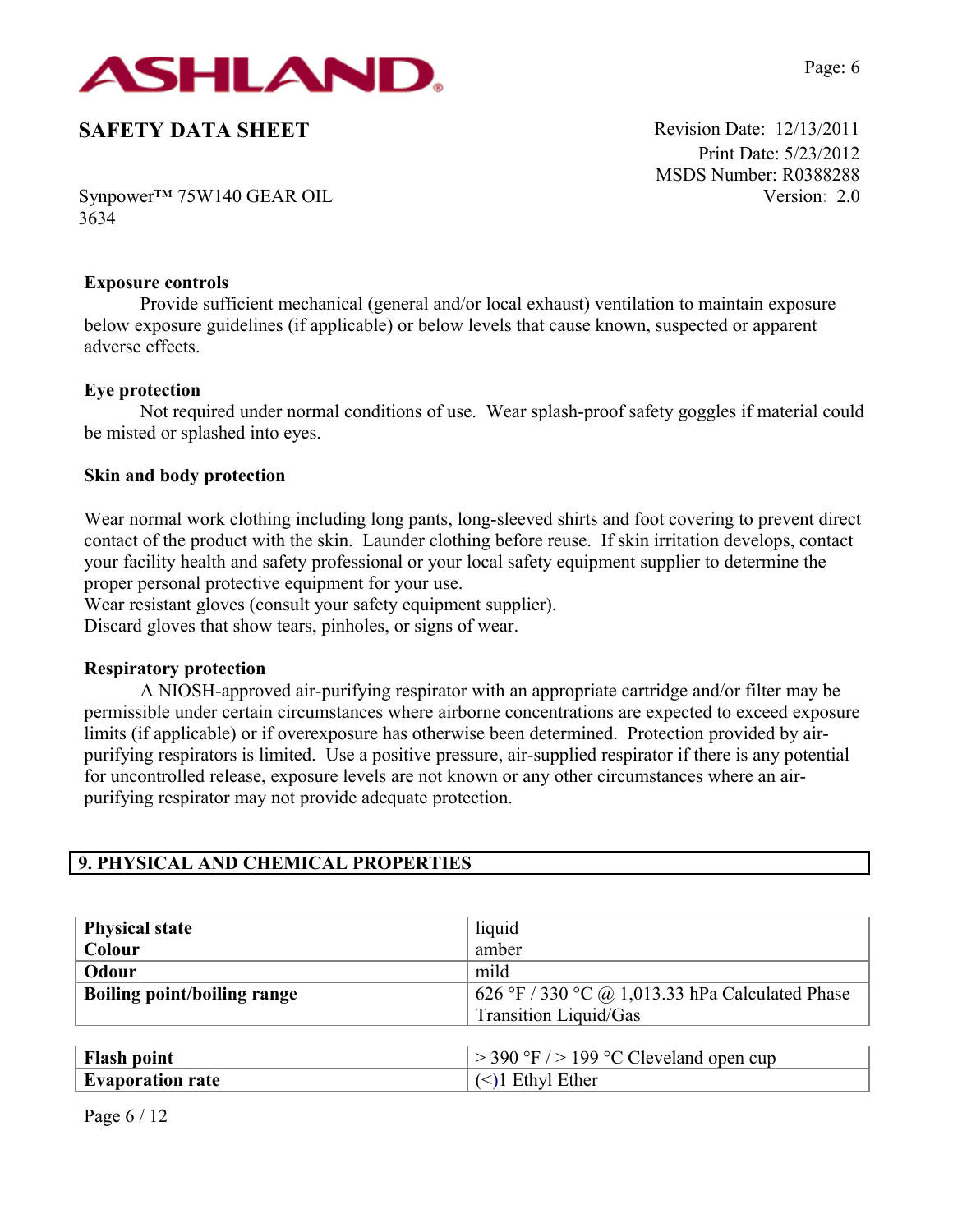

Print Date: 5/23/2012 MSDS Number: R0388288 Version: 2.0

Synpower™ 75W140 GEAR OIL 3634

| Lower explosion limit/Upper explosion limit | $1\%$ (V) / 6 %(V)                         |
|---------------------------------------------|--------------------------------------------|
|                                             |                                            |
| Vapour pressure                             | 1.333 hPa @ 68 °F / 20 °C Calculated Vapor |
|                                             | Pressure                                   |
| <b>Relative vapour density</b>              | $(>)1$ AIR=1                               |
| <b>Density</b>                              | 0.874 g/cm3 @ 60.01 °F / 15.56 °C          |
|                                             | $7.29$ lb/gal                              |
|                                             |                                            |

| Viscosity, kinematic | 25.3 mm2/s |
|----------------------|------------|
|                      |            |

# **10. STABILITY AND REACTIVITY**

#### **Stability**

Stable.

## **Conditions to avoid**

excessive heat

### **Incompatible products**

Strong acids, Strong oxidizing agents

#### **Hazardous decomposition products**

carbon dioxide and carbon monoxide, Hydrocarbons, Hydrogen chloride gas, nitrogen oxides (NOx), Oxides of phosphorus

#### **Hazardous reactions**

Product will not undergo hazardous polymerization.

# **11. TOXICOLOGICAL INFORMATION**

#### **Acute oral toxicity**

Acute oral toxicity - : no data available Product

Acute oral toxicity - Components

Page 7 / 12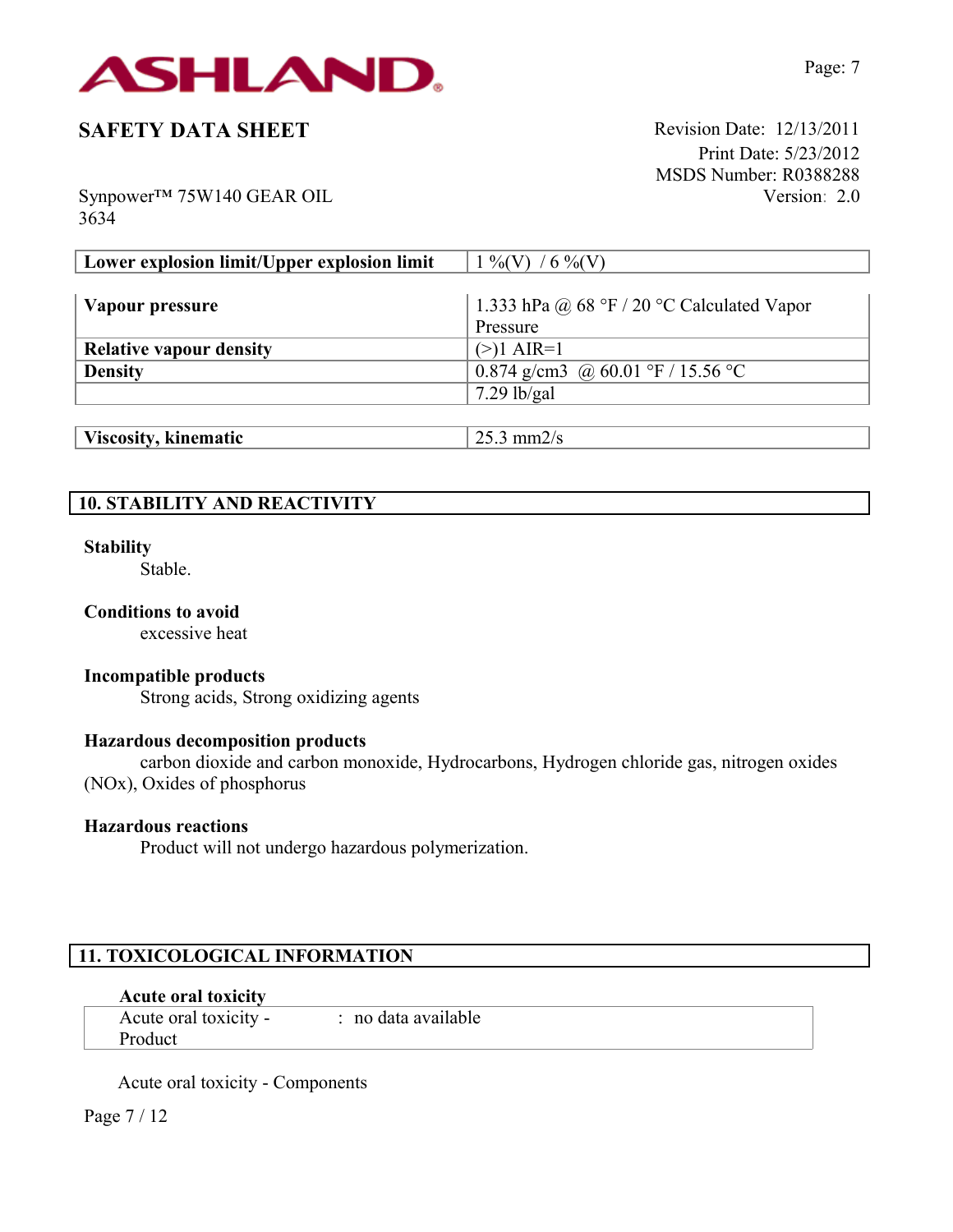

Print Date: 5/23/2012 MSDS Number: R0388288 Version: 2.0

Synpower™ 75W140 GEAR OIL 3634

| WHITE MINERAL OIL       | : LD 50: 50,000 mg/kg Species: Rat  |  |
|-------------------------|-------------------------------------|--|
| Phosphoric acid esters, | : LD 50: $2,000$ mg/kg Species: Rat |  |
| amine salt              |                                     |  |

#### **Acute inhalation toxicity**

| Acute inhalation toxicity - : no data available |  |
|-------------------------------------------------|--|
| Product                                         |  |

#### **Acute dermal toxicity**

| Acute dermal toxicity - | : no data available |
|-------------------------|---------------------|
| Product                 |                     |

Acute dermal toxicity - Components WHITE MINERAL OIL : LD 50: > 2,000 mg/kg Species: Rabbit

### **Acute toxicity (other routes of administration)**

Acute toxicity (other routes of administration) : no data available

# **12. ECOLOGICAL INFORMATION**

**Biodegradability**

Biodegradability - Product : no data available

**Bioaccumulation**

Bioaccumulation - Product : no data available

## **Ecotoxicity effects Toxicity to fish**

Toxicity to fish - Product : no data available

#### **Toxicity to daphnia and other aquatic invertebrates.**

Toxicity to daphnia and other aquatic invertebrates. : no data available

Page 8 / 12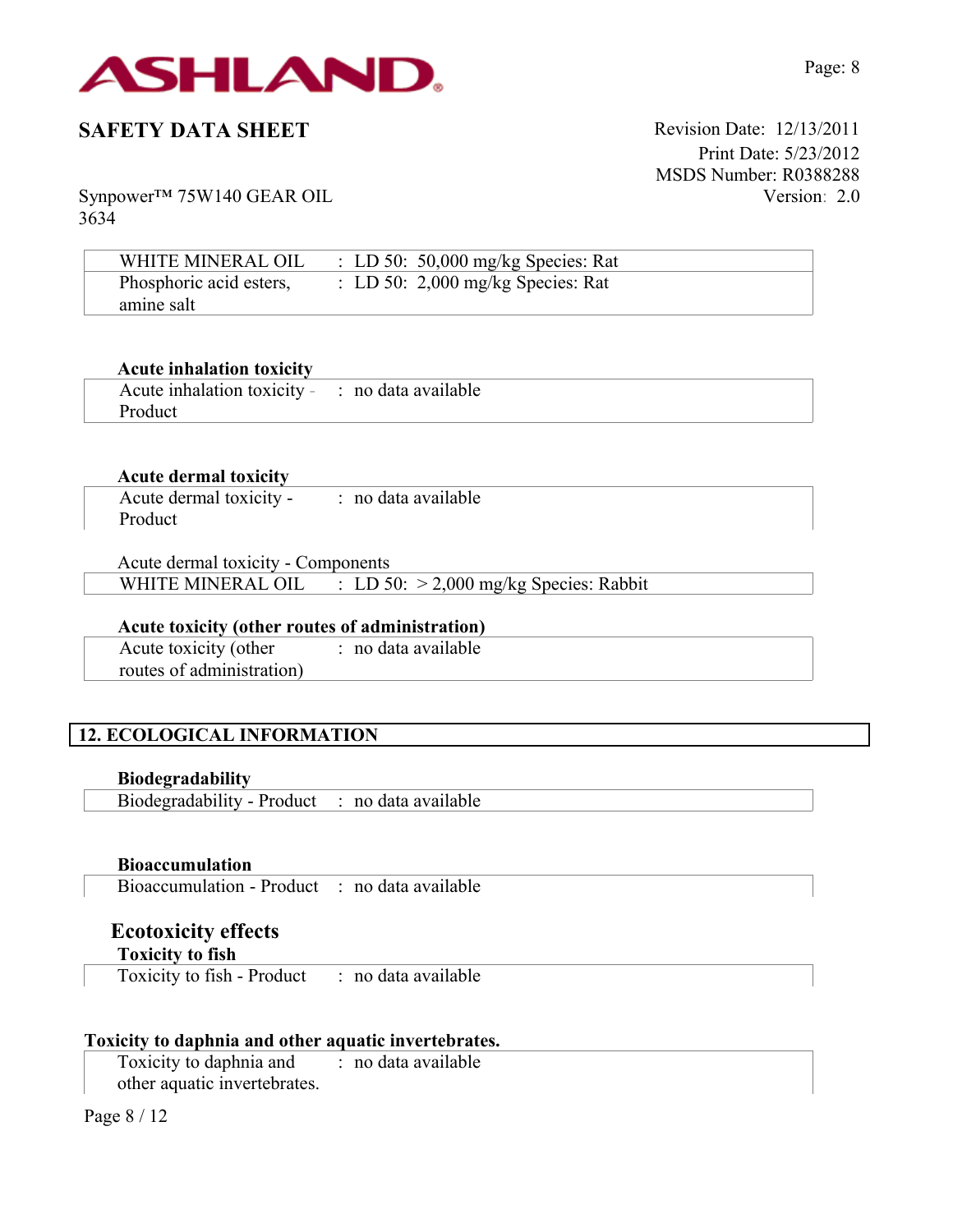

Print Date: 5/23/2012 MSDS Number: R0388288 Version: 2.0

Synpower™ 75W140 GEAR OIL 3634

- Product

### **Toxicity to algae**

| Toxicity to algae - | no data available |  |
|---------------------|-------------------|--|
| Product             |                   |  |

### **Toxicity to bacteria**

| Toxicity to bacteria - | no data available |
|------------------------|-------------------|
| Product                |                   |

# **13. DISPOSAL CONSIDERATIONS**

#### **Waste disposal methods**

Dispose of in accordance with all applicable local, state and federal regulations.

# **14. TRANSPORT INFORMATION**

#### **REGULATION**

| <b>NUMBER</b>          | PROPER SHIPPING NAME | *HAZARD<br><b>CLASS</b> | <b>SUBSIDIARY</b><br><b>HAZARDS</b> | <b>PACKING</b><br><b>GROUP</b> | <b>MARINE</b><br>POLLUTANT<br>' LTD. OTY |
|------------------------|----------------------|-------------------------|-------------------------------------|--------------------------------|------------------------------------------|
| <b>U.S. DOT - ROAD</b> |                      |                         |                                     |                                |                                          |
|                        | Not dangerous goods  |                         |                                     |                                |                                          |

#### **U.S. DOT - RAIL**

Not dangerous goods

#### **U.S. DOT - INLAND WATERWAYS**

Not dangerous goods

#### **TRANSPORT CANADA - ROAD**

Page 9 / 12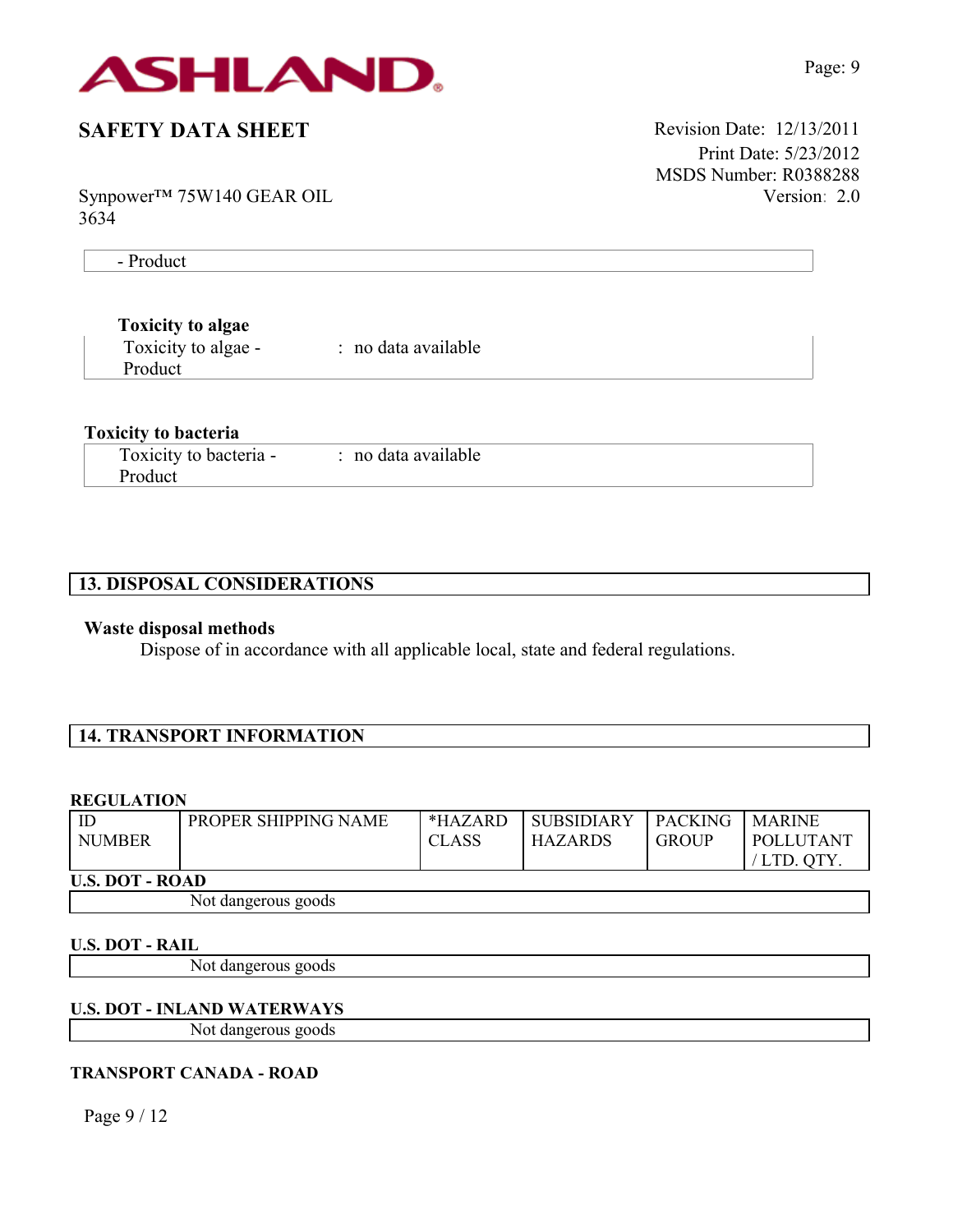

Print Date: 5/23/2012 MSDS Number: R0388288 Version: 2.0

Synpower™ 75W140 GEAR OIL 3634

Not dangerous goods

### **TRANSPORT CANADA - RAIL**

Not dangerous goods

### **TRANSPORT CANADA - INLAND WATERWAYS**

Not dangerous goods

### **INTERNATIONAL MARITIME DANGEROUS GOODS**

Not dangerous goods

### **INTERNATIONAL AIR TRANSPORT ASSOCIATION - CARGO**

Not dangerous goods

## **INTERNATIONAL AIR TRANSPORT ASSOCIATION - PASSENGER**

Not dangerous goods

## **MEXICAN REGULATION FOR THE LAND TRANSPORT OF HAZARDOUS MATERIALS AND WASTES**

Not dangerous goods

## **\*ORM = ORM-D, CBL = COMBUSTIBLE LIQUID**

Dangerous goods descriptions (if indicated above) may not reflect quantity, end-use or region-specific exceptions that can be applied. Consult shipping documents for descriptions that are specific to the shipment.

# **15. REGULATORY INFORMATION**

### **California Prop. 65**

Proposition 65 warnings are not required for this product based on the results of a risk assessment.

# **SARA Hazard Classification**

#### **SARA 311/312 Classification**

Acute Health Hazard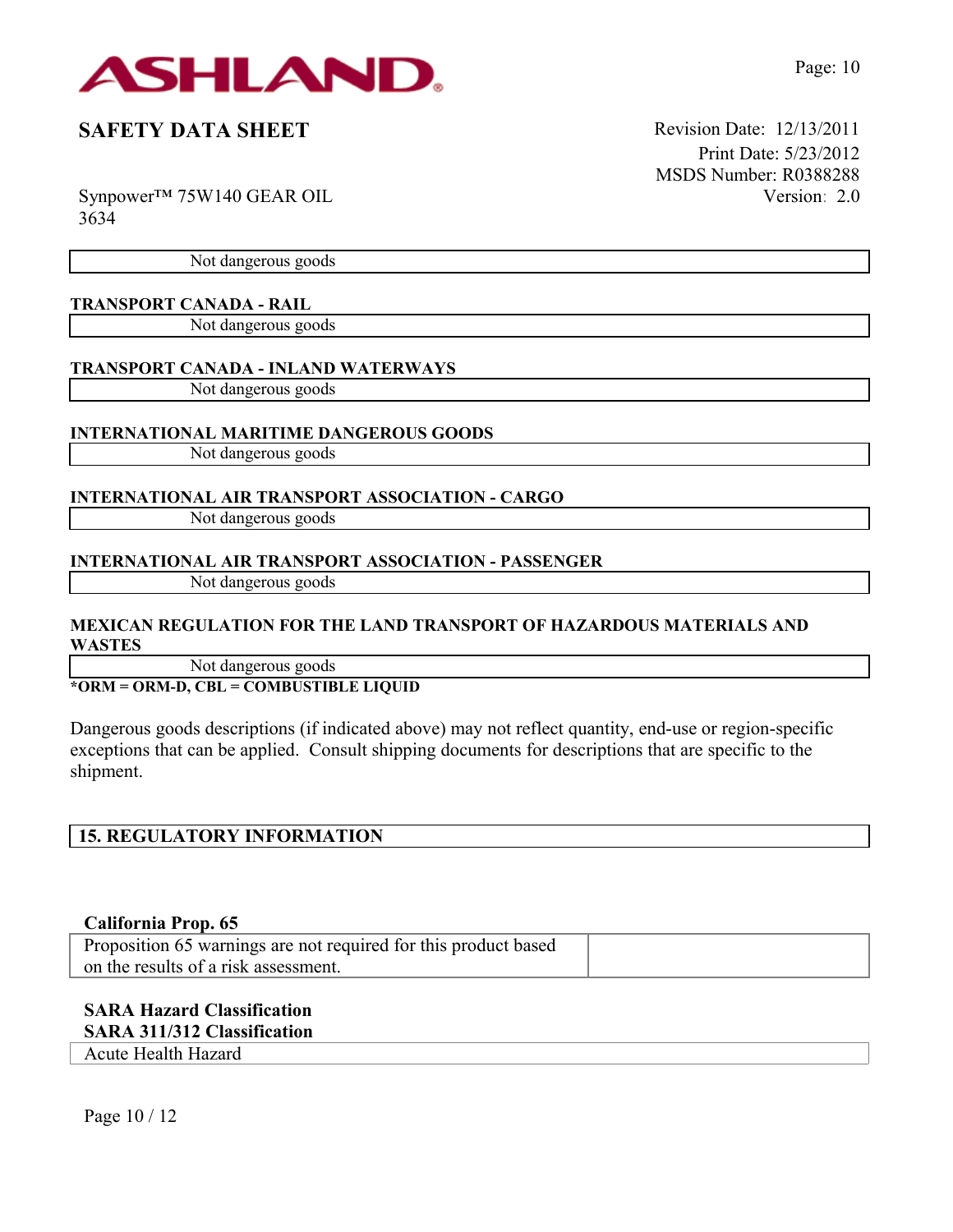

Print Date: 5/23/2012 MSDS Number: R0388288 Version: 2.0

Synpower™ 75W140 GEAR OIL 3634

## **SARA 313 Component(s)**

SARA 313: This material does not contain any chemical components with known CAS numbers that exceed the threshold (De Minimis) reporting levels established by SARA Title III, Section 313.

## **New Jersey RTK Label Information**

| HYDROTREATED LIGHT PARAFFINIC DISTILLATE | 64742-55-8 |
|------------------------------------------|------------|
| POLYMER                                  | 68037-01-4 |
| DI-TERT-BUTYL POLYSULFIDE                | 68937-96-2 |
| WHITE MINERAL OIL                        | 8042-47-5  |
| CONTENTS PARTIALLY UNKNOWN               |            |

## **Pennsylvania RTK Label Information**

| HYDROTREATED LIGHT PARAFFINIC DISTILLATE | 64742-55-8 |
|------------------------------------------|------------|
| POLYMER                                  | 68037-01-4 |
| DI-TERT-BUTYL POLYSULFIDE                | 68937-96-2 |
| WHITE MINERAL OIL                        | 8042-47-5  |

#### **Notification status**

| US. Toxic Substances Control Act                              | y (positive listing) |
|---------------------------------------------------------------|----------------------|
| Australia. Industrial Chemical (Notification and Assessment)  | y (positive listing) |
| Act                                                           |                      |
| Canada. Canadian Environmental Protection Act (CEPA).         | y (positive listing) |
| Domestic Substances List (DSL). (Can. Gaz. Part II, Vol. 133) |                      |
| Japan. Kashin-Hou Law List                                    | n (Negative listing) |
| Korea. Toxic Chemical Control Law (TCCL) List                 | y (positive listing) |
| Philippines. The Toxic Substances and Hazardous and Nuclear   | y (positive listing) |
| <b>Waste Control Act</b>                                      |                      |
| China. Inventory of Existing Chemical Substances              | y (positive listing) |

|                  | <b>HMIS</b> | <b>NFPA</b> |
|------------------|-------------|-------------|
| Health           |             |             |
| Flammability     |             |             |
| Physical hazards |             |             |
| Instability      |             |             |

Page 11 / 12